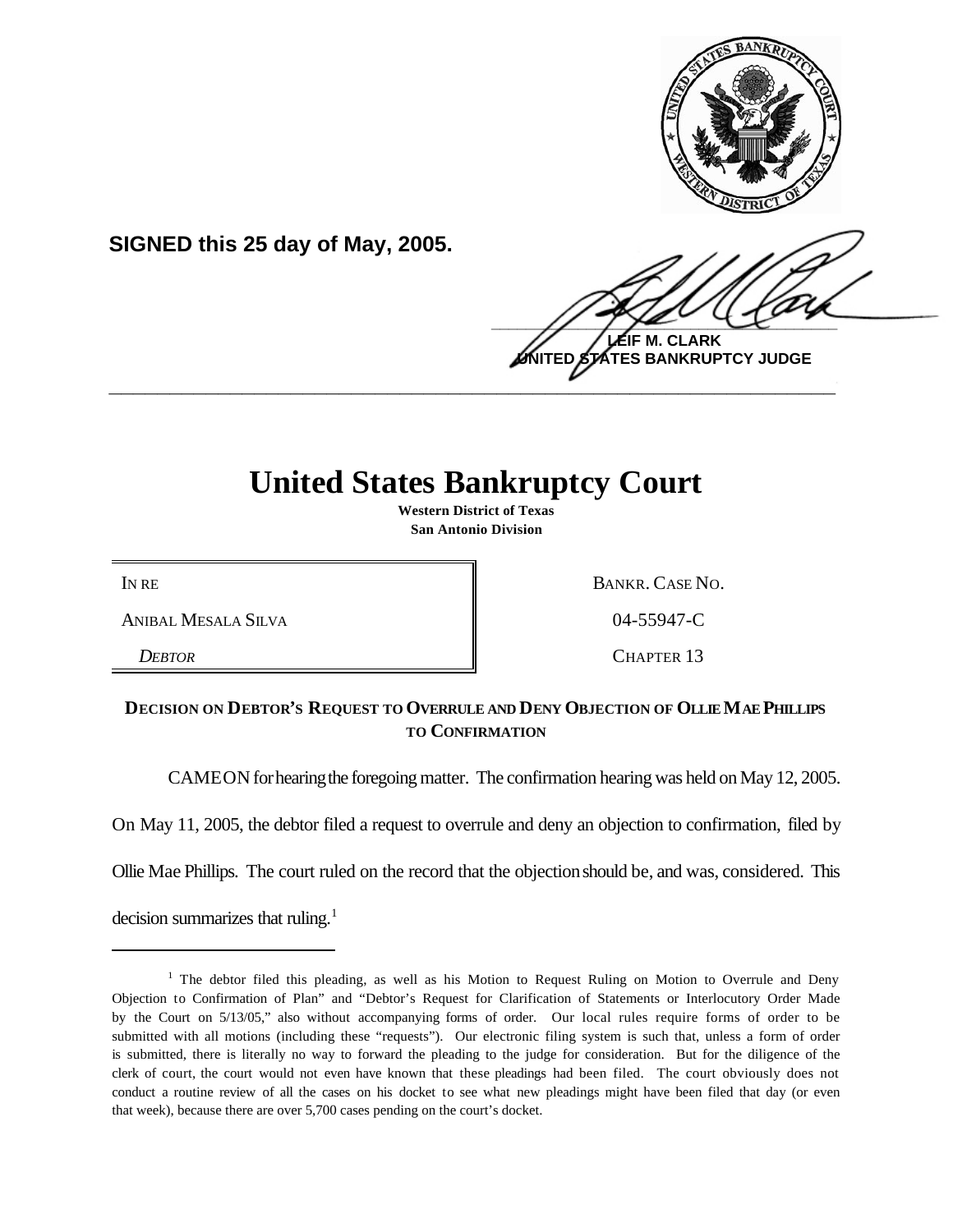Ollie Mae Phillips claims that the debtor defrauded her with respect to a certain real estate transaction. Through counsel, she submitted a claim, but the claim was sent to the chapter 13 trustee rather than to the clerk of court. Prior to submitting the claim, Phillips had instigated litigation in state court, after this petition was filed. Phillips did not know of the pendency of the bankruptcy case, as she was not listed on the creditor list filed by the debtor and so did not receive formal notice of the case. Phillips never served the debtor with the state court lawsuit because Phillips was unable to locate the debtor (who lives in California now). When Phillips did learn of the bankruptcy, she sought relief from stay to proceed with the litigation. That request was denied, without prejudice to her seeking relief in this court.

The debtor claims that Phillips did know of the bankruptcy case, and chose not to file a timely claim, as a legal tactic. He also claims that the objectionto confirmation, whichalleges that the plan is not proposed in good faith, was filed with malice and with the intent to harass and slander the debtor. The debtor acknowledges that Phillips has a claim against him by virtue of a note in the amount of \$10,500, but denies having any other liability to Phillips.

The debtor's malice allegation is based solely on the debtor's beliefthat, because the plan proposes to pay the \$10,500 claim in full, any objections to the plan by Phillips must be motivated by malice. Because Phillips in fact claims far greater damages relating to her allegations regarding the debtor's prepetition conduct, this contention lacks merit. It is not necessary for the court to rule on the merits of the underlying asserted claim in order for the claimant to have the right to contest the *bona fides* of the plan. It is enough that a claim is asserted. It isthenincumbent onthe debtor to establish that the plan is, in fact, proposed in good faith, as good faith is one ofthe prerequisitesto confirmationof a chapter 13 plan. *See* 11 U.S.C. § 1325(a)(3). Claims are deemed allowed until they are disallowed, and there was, as of the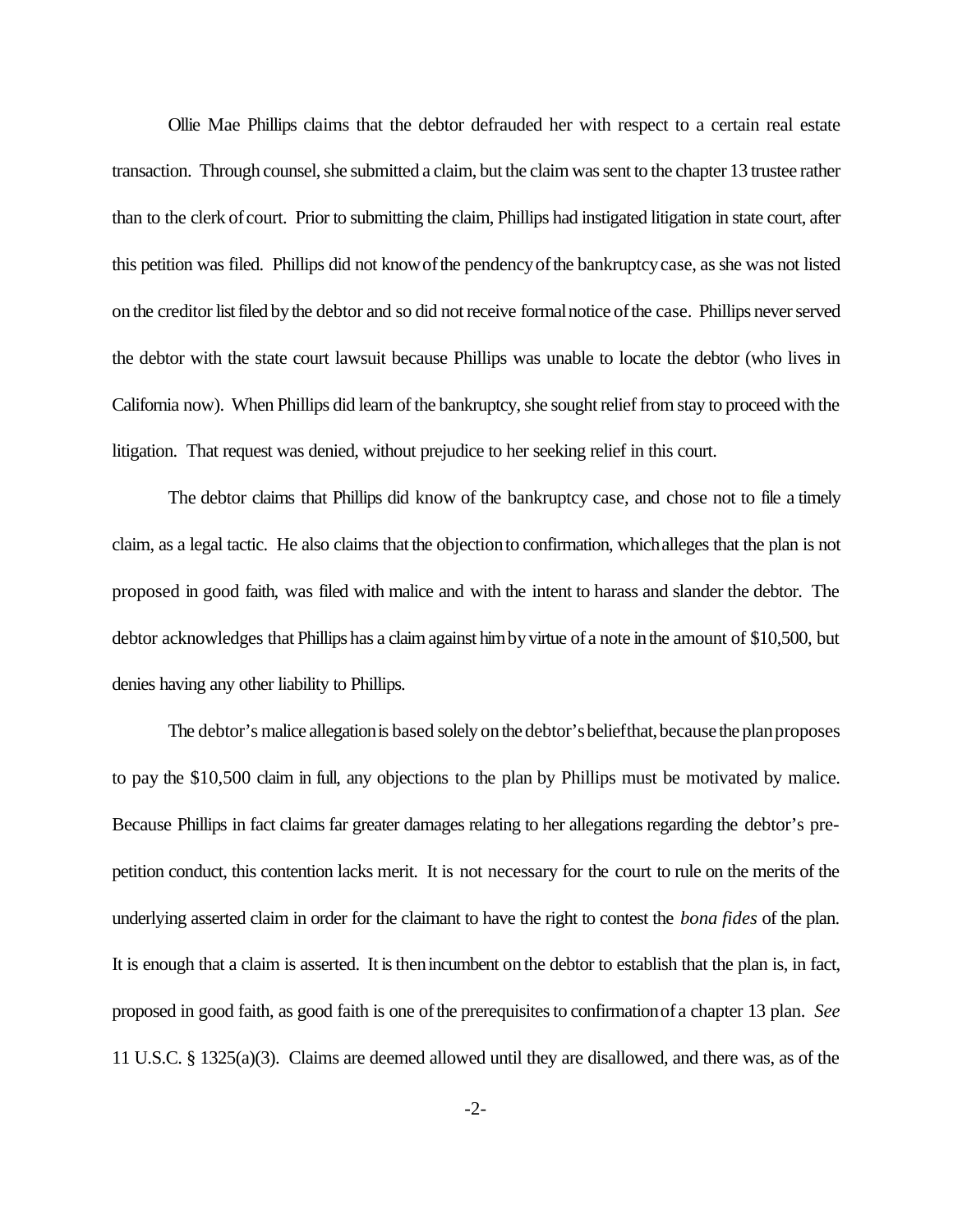date of hearing on confirmation, no objection filed to the claim of Ollie Mae Phillips. As the holder of a claim, Phillips had standing to object to the plan. Further, the fact that the debtor may have a defense to anassertionofbad faith does not mean that the assertionis made withmalice. The debtor's position is just that  $-$  a position. It is not fact.

The debtor next argues the allegations made by Phillips, through her counsel, are groundless. As such, claims the debtor, they should be disregarded, and should be deemed to have been filed with malice. Once again, however, until the court rules that the allegations are groundless, it is premature to suggest that the objectionto confirmationare groundless. There is currently pending an adversary proceeding, initiated by Phillips, in which Phillips will be put to her proof. Until that matter has been decided on the merits, it is premature to rule that Phillips' contentions are groundless.

The debtor next argues that the allegations made by Phillips were made with the intention to commit bankruptcy fraud. Once again, the strength of this objection depends on first deciding the merits of the underlying litigation. It is not necessary for Phillipsto first prove and establishher claimin order for her to object to confirmation of the plan. By the same token, it is inappropriate to presume that the allegations are established to then rule that the plan is proposed in bad faith. The court declined at the hearing, and declines here as well, to opine whether Phillips allegations are in fact valid. But Phillips most certainly had the right to raise an objection to confirmation, and to have it heard. Filing such an objection is not bankruptcy fraud, nor does it violate any provision of the Code of Professional Conduct applicable to attorneys who practice in this court. The request to disbar counselfor Phillipsfrompracticing inthis court is both unsubstantiated and inappropriate, and is denied.

At the hearing, the debtor raised an additional ground for challenging the objection, one not raised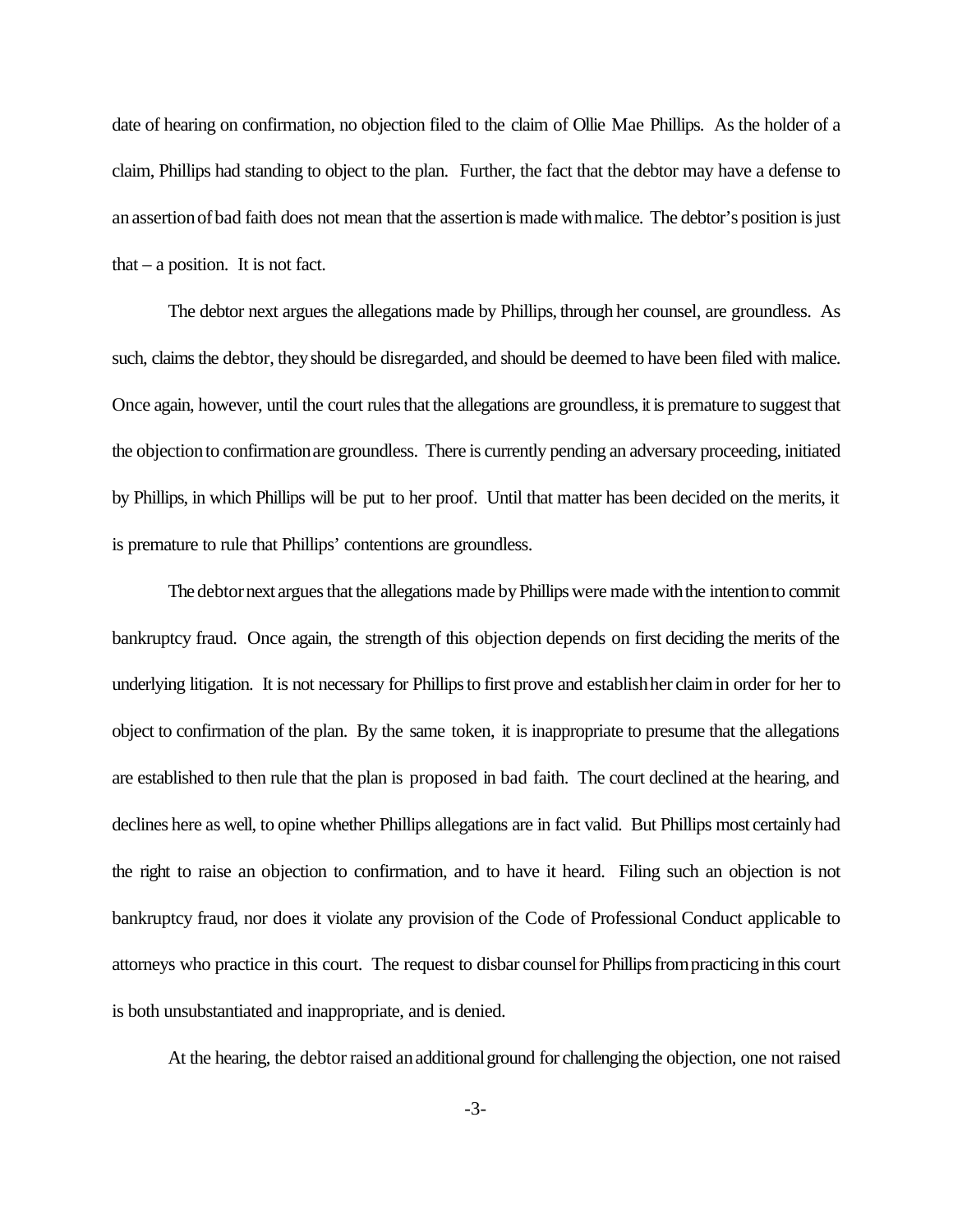in his written pleadings. The debtor there suggested that the claim could not even be considered because it had not been timely filed, and so was time barred. Although this ground was not raised in the written pleadings, the court nonetheless considered it, and rejected it. There are two reasons for doing so. First of all, untimeliness is a ground for disallowing a claim, but it must first be urged bywayof a filed objection to the claim. *See* 11 U.S.C. § 502(b)(9). Until an objection is filed, a claim is deemed allowed – evenan untimely filed claim. *See* 11 U.S.C. § 502(a). Second, the claim was in all likelihood timely filed in any event, as the claim was "filed" with the chapter 13 trustee. Rule 5005(c) provides that "[i]n the interests of justice, the court may order that a paper erroneously delivered shall be deemed filed with the clerk ... as of the date of its originaldelivery." *See* FED.R.BANKR.P. 5005(c). The trustee, on the record, through counsel, stated that the paper asserting the claim was delivered to the trustee by the bar date set in this case. The attorney who filed the paper is not a regular bankruptcy practitioner, and is in fact an attorney who voluntarily took the case on a *pro bono* basis. The interests of justice dictate that the paper be deemed filed with the clerk as of the date of original delivery to the chapter 13 trustee. The chapter 13 trustee is directed to transmit the document received on behalf of Phillips to the clerk of court, and same shall be deemed filed as of the date of delivery to the chapter 13 trustee.

Turning to the merits of the objection to confirmation, the court notes that, as claims now stand, the plan will not pay 100% to all unsecured creditors. Thus, the suggestion that creditors will be paid in full under the plan is not a basis for overruling the objection. By the same token, a plan need not pay 100% in order to have been filed in good faith.

The plan proposes that the property the subject of Phillips' lawsuit be sold, with the proceeds of the sale being used to satisfy other creditor claims, after the satisfaction of the first lien against the property.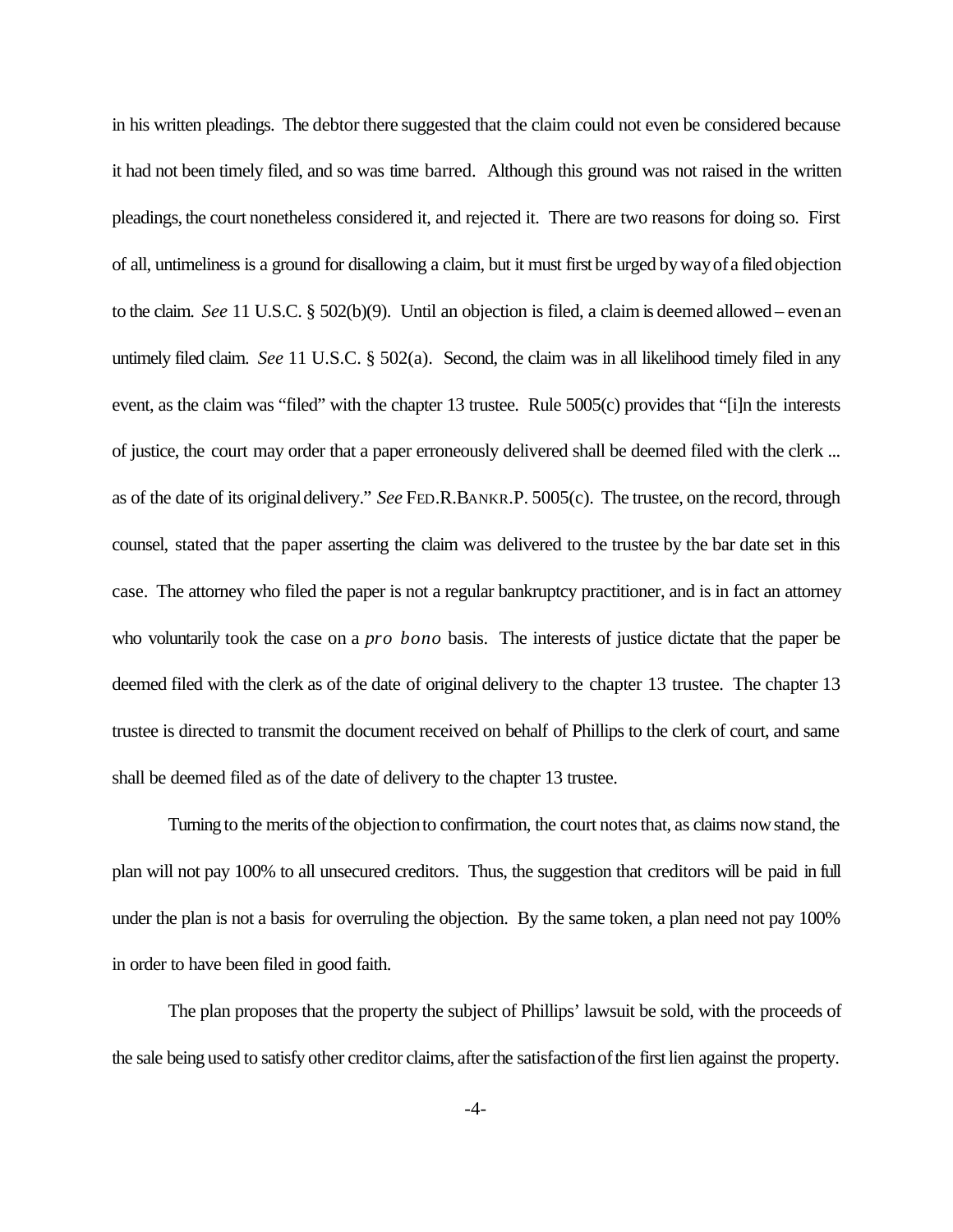Phillips maintains in her lawsuit that the entire original conveyance of the property to the debtor prebankruptcy was procured through fraud, and seeks rescission of the transaction. If rescission were ordered, then the propertywould not(and should not) be sold by the debtor. If the plan were confirmed as proposed, it would effectively eviscerate the principal remedy sought by Phillips in her lawsuit. From Phillips' point of view, a sale would permit the debtor to profit from his alleged wrongdoing, diverting proceeds from the property to satisfy his other debts, allowing him to obtain a discharge of all his debts (including the debt to Phillips), and emerge from bankruptcy with his future income permanently sheltered from any collection activity by Phillips.

The court agrees that a plan cannot be confirmed which, within the terms of the confirmation order itself, would allow the debtor to cut off Phillips' remedies before an adjudication on the merits of her claim has been accomplished. Such a plan is not, in the view of the court, one which is proposed in good faith.

The court concludes that the defect in the plan can be cured by deleting the provisions for sale of the propertyin the plan, and requiring that the Phillips claim be added to the plan. The court noted onthe record, and reiterates here, that this ruling does not preclude the debtor from filing a formal objection to the claim of Ollie Mae Phillips, nor does it preclude the debtor from filing a separate motion, pursuant to section 363, with notice to all, including specifically notice to Phillips, seeking to sell the property the subject of Phillips' lawsuit. Finally, the court ruled, and reiterates here, that the debtor is obligated to maintain the payments on the first lien on the subject property, as a condition to confirmation.

The court *sua sponte* ruled on the record that Phillips is permitted to file a *lis pendens* relative to this property so that the world will be on notice that equitable title to the property is in dispute. A separate order to that effect will be entered by the court.